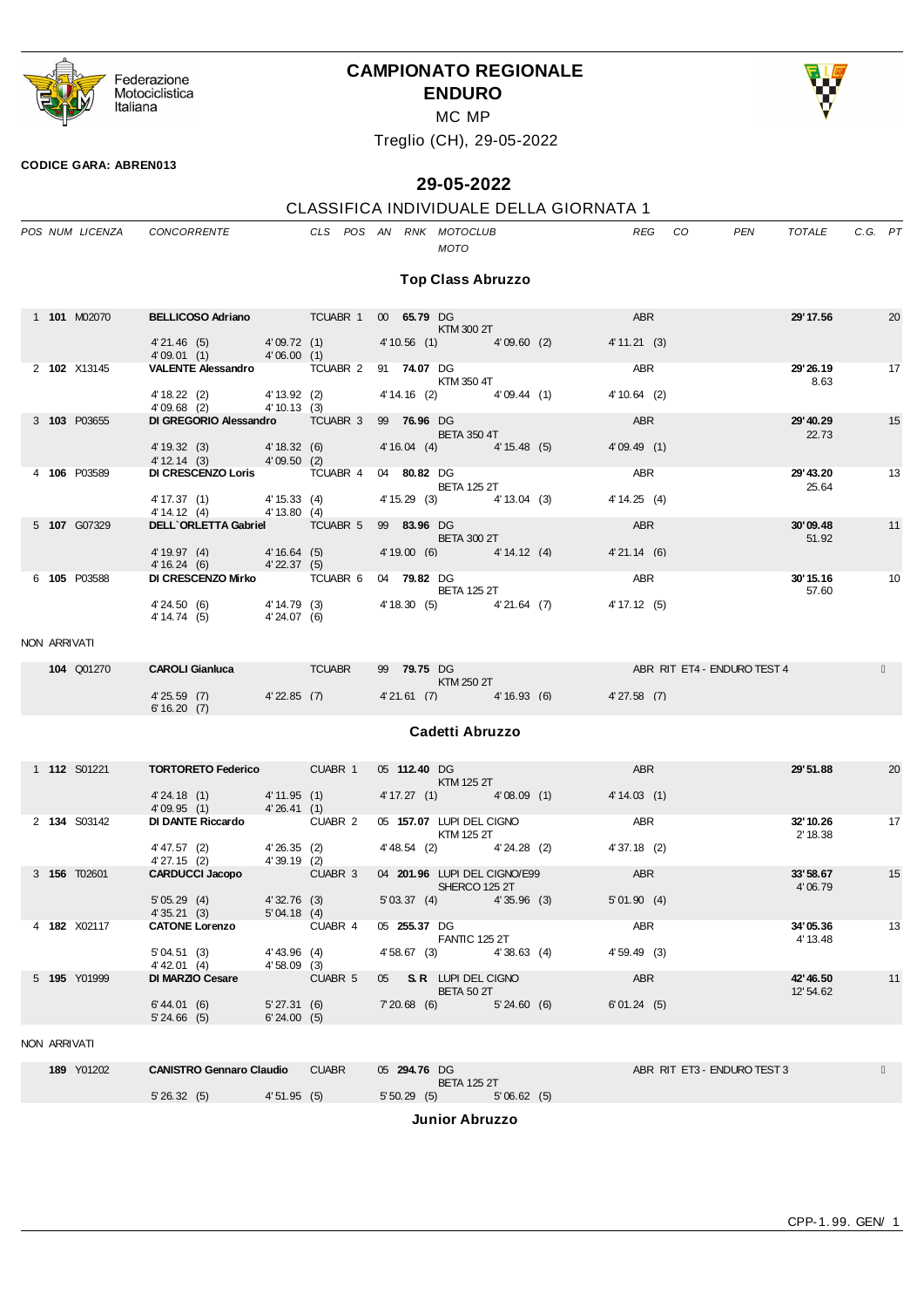*MOTO*

|  | 1 <b>110</b> T00829 | DI BERARDINO Erik                                        | JUABR 1        |               | 99 109.39 LO SHERPA<br>SHERCO 250 2T             |              | <b>ABR</b>       | 30'53.26               | 20 |
|--|---------------------|----------------------------------------------------------|----------------|---------------|--------------------------------------------------|--------------|------------------|------------------------|----|
|  |                     | 4' 34.50 (3) 4' 18.38 (1)<br>4'18.54 (1) 4'28.02 (2)     |                |               | 4' 32.48 (1) 4' 17.50 (1)                        |              | $4'23.84$ (2)    |                        |    |
|  | 2 119 U01756        | <b>BARNABEI Boris</b> JUABR 2                            |                |               | 02 128.30 LUPI DEL CIGNO<br><b>FANTIC 125 2T</b> |              | <b>ABR</b>       | 30'56.54<br>3.28       | 17 |
|  |                     | 4' 30.08 (1) 4' 24.52 (4)<br>4'19.10 (2) 4'27.55 (1)     |                |               | 4' 34.66 (2) 4' 18.50 (2)                        |              | $4'$ 22.13 $(1)$ |                        |    |
|  | 3 128 V02276        | DI POMPONIO Alberto JUABR 3                              |                |               | 00 138.83 LUPI DEL CIGNO<br>KTM 250 2T           |              | ABR              | 31'43.84<br>50.58      | 15 |
|  |                     | 4' 32.73 (2) 4' 28.93 (5)<br>4'24.12 (5) 4'38.83 (3)     |                | 4' 39.38 (3)  |                                                  | 4' 24.41 (5) | 4'35.44(4)       |                        |    |
|  | 4 121 V02698        | <b>AUDDINO Riccardo JUABR 4</b>                          |                | 01 131.91 E99 | KTM 350 4T                                       |              | ABR              | 31'45.64<br>52.38      | 13 |
|  |                     | 4'40.69 (4) 4'20.44 (2)<br>4'23.16 (4) 4'40.63 (4)       |                |               | 4' 49.20 (5) 4' 19.94 (3)                        |              | 4'31.58(3)       |                        |    |
|  |                     |                                                          |                |               |                                                  |              |                  |                        |    |
|  | 5 118 U01753        | <b>PIERDOMENICO Flavio</b> JUABR 5                       |                |               | 03 126.20 LUPI DEL CIGNO<br>FANTIC MOTOR 125 2T  |              | ABR              | 32'23.09<br>1'29.83    | 11 |
|  |                     | $4'$ 43.94 (5) $4'$ 23.03 (3)<br>4'22.48 (3) 5'04.31 (7) |                |               | 4'47.05 (4) 4'22.38 (4)                          |              | 4'39.90(5)       |                        |    |
|  | 6 135 T00826        | <b>BERNABEO Alex</b> JUABR 6                             |                |               | 99 157.17 LO SHERPA<br>SHERCO 300 2T             |              | ABR              | 32'57.03<br>2'03.77    | 10 |
|  |                     | 4'46.05 (6) 4'32.87 (7)<br>4'33.61 (7) 4'47.77 (5)       |                |               | 4'56.36 (6) 4'34.73 (6)                          |              | 4' 45.64 (6)     |                        |    |
|  | 7 147 X02355        | <b>CIUFFOLI Davide</b>                                   | <b>JUABR 7</b> |               | 99 183.13 LO SHERPA<br>KTM 350 4T                |              | ABR              | 33'35.43<br>$2'$ 42.17 | 9  |
|  |                     | 4'58.75 (8) 4'30.49 (6)                                  |                |               | 4'59.09 (7) 4'37.74 (7)                          |              | 4'53.98(7)       |                        |    |
|  | 8 136 V03576        | 4'30.73 (6) 5'04.65 (8)<br><b>MENEI Manuel</b> JUABR 8   |                |               | 99 164.55 FALCHILAGA ABR<br>KTM 300 2T           |              |                  | 33'58.58<br>3'05.32    | 8  |

### **Senior 2T Abruzzo**

|  | 1 <b>122 S03317</b> | <b>ANGELONE Francesco</b> |                            | S2TABR 1 | 91 135.49 DG         |                                              | <b>ABR</b>     | 31'43.48             | 20 |
|--|---------------------|---------------------------|----------------------------|----------|----------------------|----------------------------------------------|----------------|----------------------|----|
|  |                     |                           |                            |          |                      | HUSQVARNA 300 2T                             |                |                      |    |
|  |                     | 4'37.09(1)                | 4'25.07 (1)                |          | 4' 44.19 (2)         | 4'21.20(1)                                   | 4'35.50(1)     |                      |    |
|  |                     | 4'20.49(1)                | 4'39.94 (1)                |          |                      |                                              |                |                      |    |
|  | 2 216 W02186        | <b>BRACONI Paolo</b>      |                            | S2TABR 2 |                      | 96 145.40 LUPI DEL CIGNO<br>KTM 300 2T       | <b>ABR</b>     | 32'32.33<br>48.85    | 17 |
|  |                     | 4'54.50(4)                | 4'25.74 (2)                |          | 4'43.86 (1)          | 4'24.54(2)                                   | $4'$ 42.90 (3) |                      |    |
|  |                     | 4' 31.27 (2)              | 4'49.52 (4)                |          |                      |                                              |                |                      |    |
|  | 3 <b>125 LO1315</b> | <b>COLANCECCO Lorenzo</b> |                            | S2TABR 3 |                      | 98 137.12 QUARTA PIENA<br>KTM 300 2T         | <b>ABR</b>     | 32'46.69<br>1'03.21  | 15 |
|  |                     | $4' 45.38$ (2)            | 4'31.94 (3)                |          | 4'52.13(4)           | 4'38.38(7)<br><b>Contract Contract</b>       | 4'39.24(2)     |                      |    |
|  |                     | 4'32.83(4)                | 4'46.79(2)                 |          |                      |                                              |                |                      |    |
|  | 4 127 W01496        | <b>SANELLI Dany</b>       |                            | S2TABR 4 | 89 138.37 CHIETI 2.0 | SHERCO 300 2T                                | ABR            | 33'10.88<br>1'27.40  | 13 |
|  |                     | 4'56.63(6)<br>4'31.85 (3) | 4'33.37 (4)<br>4'49.03 (3) |          | 5'01.30 (6)          | 4'31.31 (3)                                  | 4'47.39 (6)    |                      |    |
|  | 5 168 Y02249        | <b>CAPUZZI Giampietro</b> |                            | S2TABR 5 |                      | 93 231.28 2 TORRI A.S.D.<br>HUSQVARNA 300 2T | <b>ABR</b>     | 33'23.82<br>1' 40.34 | 11 |
|  |                     | 5'00.79(7)                | 4'34.34(5)                 |          | 4'55.29(5)           | 4'32.93(4)                                   | 4' 47.31 (5)   |                      |    |
|  |                     | 4'35.32(5)                | 4'57.84(6)                 |          |                      |                                              |                |                      |    |
|  | 6 144 U01339        | <b>TOSTI Giorgio</b>      |                            | S2TABR 6 |                      | 96 178.92 CARSOLI ENDURO<br>SHERCO 125 2T    | <b>ABR</b>     | 33'33.22<br>1'49.74  | 10 |
|  |                     | 4'54.52(5)<br>4'36.60(6)  | 4'36.16(6)<br>4'53.15(5)   |          | $5'05.56$ (7)        | 4'34.45 (5)                                  | 4'52.78(7)     |                      |    |

NON ARRIVATI

| 114 X02881        | <b>TOSTI Riccardo</b>     | S2TABR | 95 121.93 CARSOLI ENDURO<br>GASGAS 250 2T         | ABR RIT CO3 - CO 3          |
|-------------------|---------------------------|--------|---------------------------------------------------|-----------------------------|
|                   | 4' 45.39(3)<br>4'36.25(7) |        | 4'36.92(6)<br>4'52.01(3)                          | $4' 43.53$ (4)              |
| <b>145</b> W01500 | DI BIASE Andrea Stefano   | S2TABR | 90 179.96 CHIETI 2.0<br>KTM 300 2T                | ABR RIT CO3 - CO 3          |
|                   | 5'11.21(8)<br>4' 48.47    | (8)    | 4'53.38 (8)<br>5'17.02(8)                         | 5'18.11(8)                  |
| 174 U01487        | <b>GRANATA Daniele</b>    | S2TABR | 91 237.80 ENDURO WILD RACING ASD<br>SHERCO 300 2T | ABR RIT ET2 - ENDURO TEST 2 |
|                   | $5'$ 23.51 (9)<br>7'59.11 | (9)    |                                                   |                             |

# **Senior 4T Abruzzo**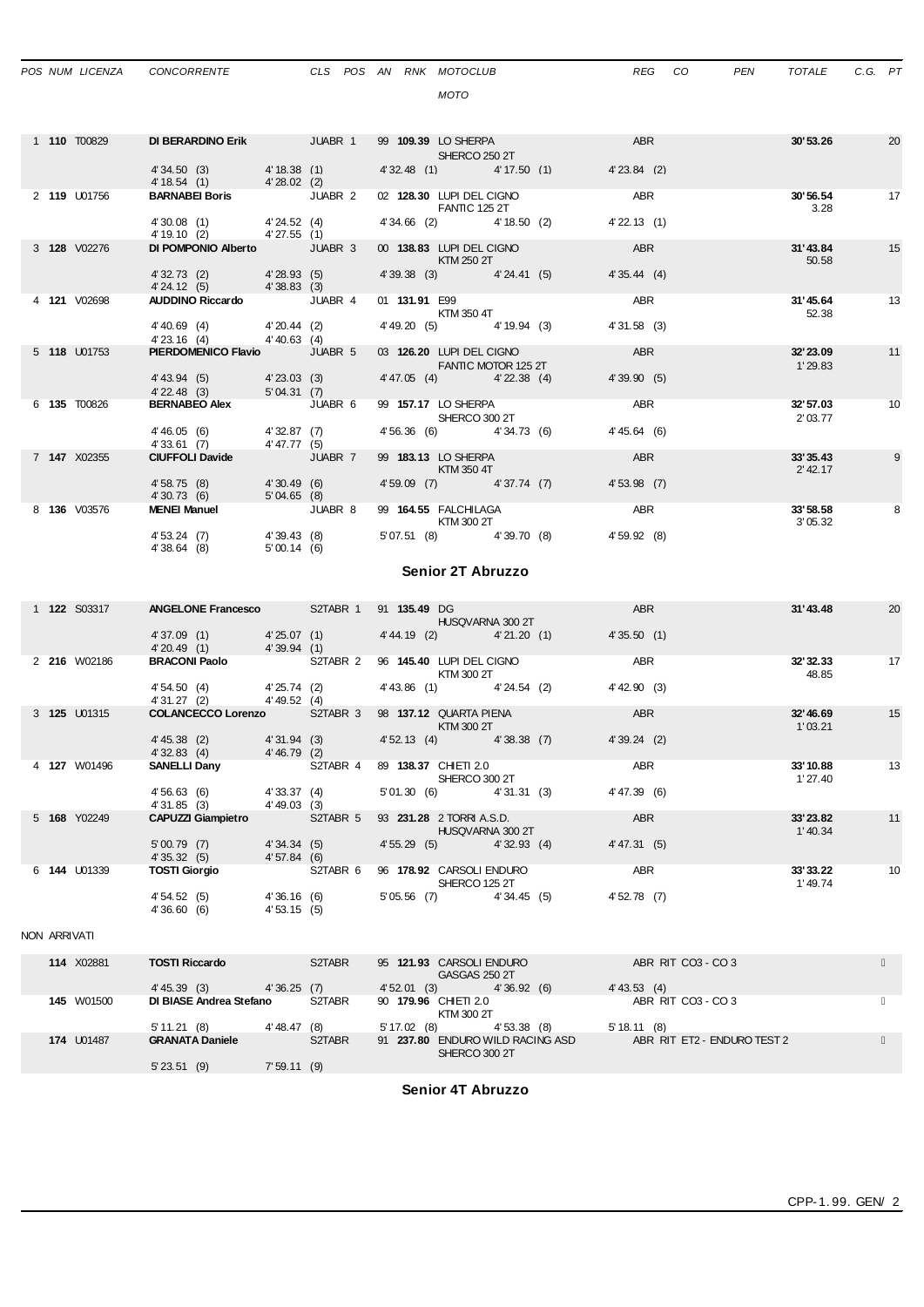|              | POS NUM LICENZA     | CONCORRENTE                                                                                                          |                              |                   |  |            | CLS POS AN RNK MOTOCLUB                                                                                                                                                                                                                                         |  | <b>REG</b>       | CO<br>PEN                  | TOTALE               | C.G. PT |    |
|--------------|---------------------|----------------------------------------------------------------------------------------------------------------------|------------------------------|-------------------|--|------------|-----------------------------------------------------------------------------------------------------------------------------------------------------------------------------------------------------------------------------------------------------------------|--|------------------|----------------------------|----------------------|---------|----|
|              |                     |                                                                                                                      |                              |                   |  |            | MOTO                                                                                                                                                                                                                                                            |  |                  |                            |                      |         |    |
|              |                     |                                                                                                                      |                              |                   |  |            |                                                                                                                                                                                                                                                                 |  |                  |                            |                      |         |    |
|              | 1 109 R04125        | <b>BALDASSARRE Anthony Juni S4TABR 1 95 103.04 CHIETI 2.0</b>                                                        |                              |                   |  |            | KTM 350 4T                                                                                                                                                                                                                                                      |  | <b>ABR</b>       |                            | 30' 15.64            |         | 20 |
|              |                     | 4'24.13 (1) 4'15.40 (2)<br>4'14.52 (1) 4'21.34 (1)                                                                   |                              |                   |  |            | 4'24.79 (1) 4'13.18 (2)                                                                                                                                                                                                                                         |  | $4'$ 22.28 $(1)$ |                            |                      |         |    |
|              | 2 115 X01537        | DI DONATO Alessio S4TABR 2 89 123.08 FALCHILAGA                                                                      |                              |                   |  |            | <b>HONDA 250 4T</b>                                                                                                                                                                                                                                             |  | ABR              |                            | 30'53.54<br>37.90    |         | 17 |
|              |                     | 4' 30.03 (2) 4' 15.17 (1)<br>4' 20.97 (2) 4' 32.62 (2)                                                               |                              |                   |  |            | 4' 36.98 (2) 4' 12.40 (1)                                                                                                                                                                                                                                       |  | 4'25.37(2)       |                            |                      |         |    |
|              | 3 126 P03641        | <b>PAPPONETTI Stefano</b> S4TABR 3 94 137.74 LO SHERPA                                                               |                              |                   |  |            |                                                                                                                                                                                                                                                                 |  | ABR              |                            | 32' 19.30            |         | 15 |
|              |                     | $4'40.72$ (3) $4'28.57$ (5)                                                                                          |                              |                   |  |            | SHERCO 300 4T<br>4'54.08 (5) 4'30.11 (5)                                                                                                                                                                                                                        |  | 4'35.45(3)       |                            | 2'03.66              |         |    |
|              | 4 137 X02150        | 4' 27.47 (4) 4' 42.90 (4)<br>LA ROVERE Andrea S4TABR 4                                                               |                              |                   |  |            | 91 166.60 LUPI DEL CIGNO                                                                                                                                                                                                                                        |  | ABR              |                            | 32'25.36             |         | 13 |
|              |                     |                                                                                                                      |                              |                   |  |            | <b>KTM 250 4T</b>                                                                                                                                                                                                                                               |  |                  |                            | 2'09.72              |         |    |
|              |                     | 4' 47.25 (6) 4' 29.07 (6)<br>4' 28.90 (5) 4' 42.02 (3)                                                               |                              |                   |  |            | 4'48.84 (3) 4'28.60 (3)                                                                                                                                                                                                                                         |  | $4' 40.68$ (4)   |                            |                      |         |    |
|              | 5 129 L01939        | MARCHETTI Michele S4TABR 5 89 140.82 DG                                                                              |                              |                   |  |            | <b>KTM 250 4T</b>                                                                                                                                                                                                                                               |  | ABR              |                            | 32'40.86<br>2'25.22  |         | 11 |
|              |                     | 4'45.08 (5) 4'23.73 (3)<br>$4' 24.79$ (3) $4' 52.74$ (5)                                                             |                              |                   |  |            | 5'03.31 (6) 4'29.76 (4) 4'41.45 (5)                                                                                                                                                                                                                             |  |                  |                            |                      |         |    |
| NON ARRIVATI |                     |                                                                                                                      |                              |                   |  |            |                                                                                                                                                                                                                                                                 |  |                  |                            |                      |         |    |
|              |                     |                                                                                                                      |                              |                   |  |            |                                                                                                                                                                                                                                                                 |  |                  |                            |                      |         |    |
|              | <b>124</b> W01148   | <b>FIDANZA Luca</b> S4TABR                                                                                           |                              |                   |  |            | 95 136.40 MP RACING<br><b>Example 12 STM 350 4T</b>                                                                                                                                                                                                             |  |                  | ABR RIT CT2 - CROSS TEST 2 |                      |         |    |
|              |                     | 4'44.53 (4) 4'25.57 (4)                                                                                              |                              |                   |  | 4'50.88(4) |                                                                                                                                                                                                                                                                 |  |                  |                            |                      |         |    |
|              |                     |                                                                                                                      |                              |                   |  |            | <b>Major 2T Abruzzo</b>                                                                                                                                                                                                                                         |  |                  |                            |                      |         |    |
|              | 1 <b>130</b> W00352 | DIVIRGILIO Angelo M2TABR 1 87 142.91 CARSOLI ENDURO                                                                  |                              |                   |  |            |                                                                                                                                                                                                                                                                 |  | ABR              |                            | 32'09.73             |         | 20 |
|              |                     |                                                                                                                      |                              |                   |  |            | $\blacksquare$ $\blacksquare$ $\blacksquare$ $\blacksquare$ $\blacksquare$ $\blacksquare$ $\blacksquare$ $\blacksquare$ $\blacksquare$ $\blacksquare$ $\blacksquare$ $\blacksquare$ $\blacksquare$ $\blacksquare$ $\blacksquare$<br>$4'46.23$ (1) $4'32.58$ (1) |  | 4'39.06(1)       |                            |                      |         |    |
|              | 2 133 T01440        | 4' 38.90 (1) 4' 24.00 (1)<br>4' 27.85 (1) 4' 41.11 (1)<br>DI CAMILLO Christian M2TABR 2 81 155.15 DG                 |                              |                   |  |            |                                                                                                                                                                                                                                                                 |  | ABR              |                            | 33'12.09             |         | 17 |
|              |                     |                                                                                                                      |                              |                   |  |            | <b>BETA 300 2T</b>                                                                                                                                                                                                                                              |  |                  |                            | 1'02.36              |         |    |
|              |                     | 4'41.32 (2) 4'39.80 (3)<br>4' 40.40 (2) 5' 00.74 (2)<br><b>GUALINI Fabrizio</b> M2TABR 3 77 <b>149.51</b> FALCHILAGA |                              |                   |  |            | 4' 53.78 (2) 4' 32.73 (2)                                                                                                                                                                                                                                       |  | 4' 43.32 (2)     |                            |                      |         |    |
|              | 3 131 X02385        |                                                                                                                      |                              |                   |  |            | <b>BETA 250 2T</b>                                                                                                                                                                                                                                              |  | <b>ABR</b>       |                            | 33'55.68<br>1'45.95  |         | 15 |
|              |                     | 4' 58.31 (3) 4' 34.19 (2)<br>4' 52.58 (3) 5' 01.67 (3)                                                               |                              |                   |  |            | $5'03.02$ (3) $4'33.21$ (3)                                                                                                                                                                                                                                     |  | 4'52.70(3)       |                            |                      |         |    |
|              | 4 149 P02514        | DI FILIPPO Alessandro M2TABR 4                                                                                       |                              |                   |  |            | 74 187.14 CHIETI 2.0<br>GASGAS 300 2T                                                                                                                                                                                                                           |  | ABR              |                            | 35'37.97<br>3' 28.24 |         | 13 |
|              |                     | $5'15.92$ (4) $4'50.04$ (4)                                                                                          | $5'23.09$ (4)                |                   |  |            | $5'13.57$ (4) $4'49.15$ (4)                                                                                                                                                                                                                                     |  | 5'13.46(4)       |                            |                      |         |    |
|              |                     | 4' 52.74 (4)                                                                                                         |                              |                   |  |            | Major 4T Abruzzo                                                                                                                                                                                                                                                |  |                  |                            |                      |         |    |
|              |                     |                                                                                                                      |                              |                   |  |            |                                                                                                                                                                                                                                                                 |  |                  |                            |                      |         |    |
|              | 1 116 104276        | STELLA Vincenzo M4TABR 1 85 124.36 DG                                                                                |                              |                   |  |            | KTM 250 4T                                                                                                                                                                                                                                                      |  | ABR              |                            | 31'55.88             |         | 20 |
|              |                     | 4' 41.79 (1)                                                                                                         | 4'28.25(1)                   |                   |  |            | 4'44.96 (1) 4'23.87 (1)                                                                                                                                                                                                                                         |  | 4'33.95(1)       |                            |                      |         |    |
|              | 2 139 S01209        | 4'25.51(1)<br><b>LUCIANI Massimo</b>                                                                                 | 4'37.55(1)                   |                   |  |            | M4TABR 2 79 167.02 DG                                                                                                                                                                                                                                           |  | ABR              |                            | 33'33.72             |         | 17 |
|              |                     | 4'56.74(3)                                                                                                           | 4'38.54(2)                   |                   |  |            | <b>KTM 250 4T</b><br>$5'00.29$ (2) $4'40.59$ (2)                                                                                                                                                                                                                |  | 4'46.05(2)       |                            | 1'37.84              |         |    |
|              | 3 142 P03384        | 4'37.45 (2)<br><b>DI LUIGI Marco</b>                                                                                 | 4'54.06(2)                   |                   |  |            | M4TABR 3 83 172.13 CARSOLI ENDURO                                                                                                                                                                                                                               |  | ABR              |                            | 33'53.99             |         | 15 |
|              |                     |                                                                                                                      |                              |                   |  |            | KTM 350 4T                                                                                                                                                                                                                                                      |  |                  |                            | 1'58.11              |         |    |
|              |                     | 4' 56.31 (2)<br>$4' 41.86$ (3)                                                                                       | 4'42.39 (3)<br>4'58.57(3)    |                   |  |            | $5'05.28$ (3) $4'41.88$ (3)                                                                                                                                                                                                                                     |  | 4' 47.70(3)      |                            |                      |         |    |
|              | 4 173 X02114        | <b>CATONE Mirko</b>                                                                                                  | M4TABR 4 74 237.36 DG        |                   |  |            | <b>KTM 250 4T</b>                                                                                                                                                                                                                                               |  | ABR              |                            | 35'09.28<br>3' 13.40 |         | 13 |
|              |                     | 5'07.41(4)<br>4'47.36 (4)                                                                                            | 4'55.58(4)<br>$5' 10.38$ (4) |                   |  |            | $5'13.86$ (4) $4'47.83$ (4)                                                                                                                                                                                                                                     |  | 5'06.86(4)       |                            |                      |         |    |
|              |                     |                                                                                                                      |                              |                   |  |            | Veteran Abruzzo                                                                                                                                                                                                                                                 |  |                  |                            |                      |         |    |
|              |                     |                                                                                                                      |                              |                   |  |            |                                                                                                                                                                                                                                                                 |  |                  |                            |                      |         |    |
|              | 1 113 0001466N      | <b>PAGANI Andrea</b>                                                                                                 | VABR <sub>1</sub>            |                   |  |            | 72 119.70 CARSOLI ENDURO<br><b>BETA 390 4T</b>                                                                                                                                                                                                                  |  | <b>ABR</b>       |                            | 32'03.64             |         | 20 |
|              |                     | 4' 37.29 (2)                                                                                                         | 4'24.14(1)                   |                   |  |            | 4'48.32 (1) 4'24.03 (1)                                                                                                                                                                                                                                         |  | $4' 40.85$ (2)   |                            |                      |         |    |
|              | 2 123 U01747        | $4'26.16$ (1) $4'42.85$ (1)<br><b>CRUGNALE Giovanni</b>                                                              |                              | VABR <sub>2</sub> |  |            | 71 136.36 DG<br>$LT$ M $2E$ O $AT$                                                                                                                                                                                                                              |  | ABR              |                            | 32'21.50<br>47.00    |         | 17 |

4' 35.00 (1) 4' 34.80 (2) 4' 56.65 (2) 4' 26.38 (2) 4' 35.30 (1)

4' 35.00 (1) 4' 34.80 (2)<br>4' 26.46 (2) 4' 46.91 (2)

KTM 350 4T 17.86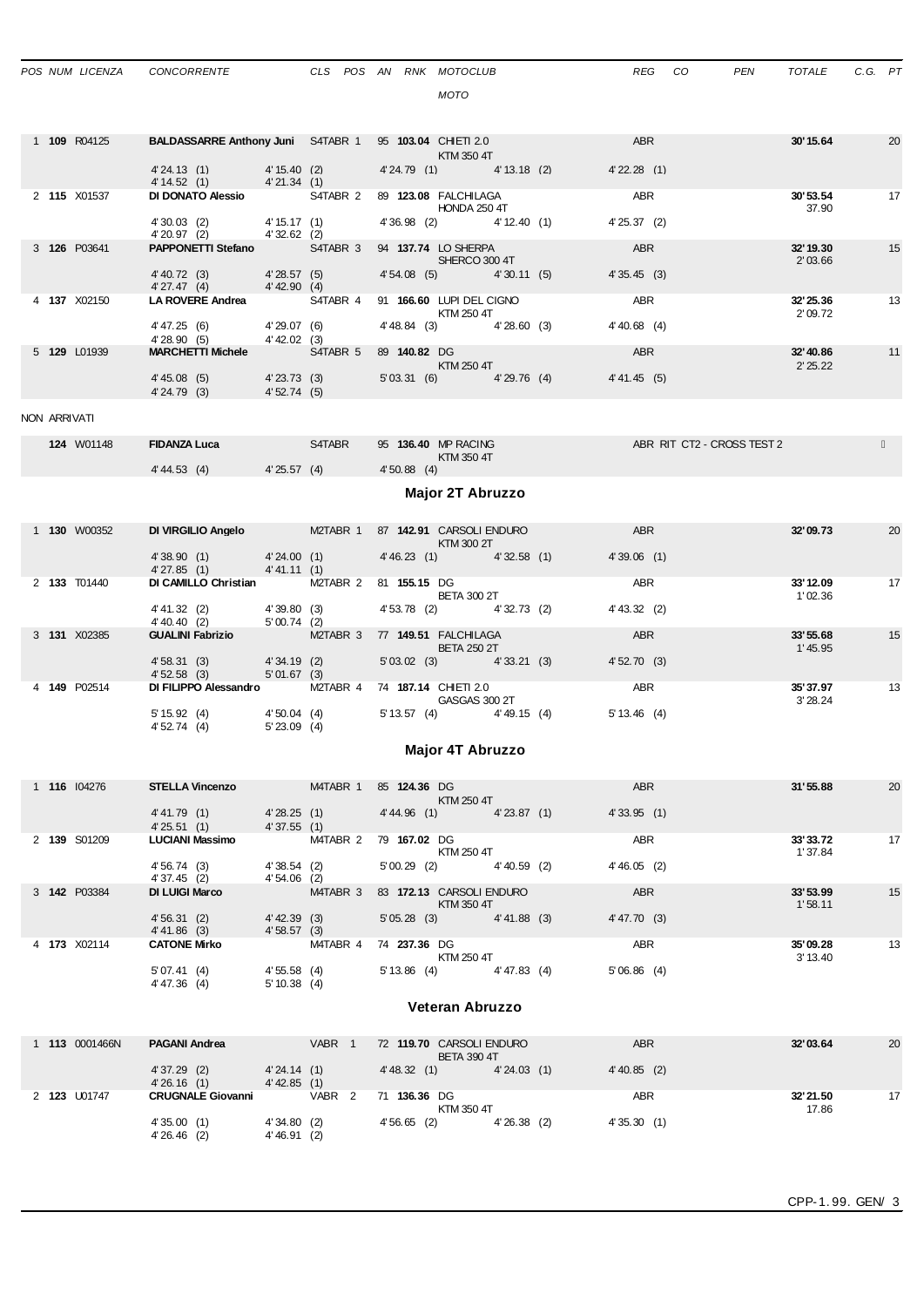*MOTO*

### **Super Veteran Abruzzo**

|  | 1 <b>143</b> Q03225 | <b>PAOLIANI Marco</b>           |                                 | WABR 1 |                          | 68 175.21 CARSOLI ENDURO<br>KTM 250 4T | <b>ABR</b>   | 33'58.22            | 20 |
|--|---------------------|---------------------------------|---------------------------------|--------|--------------------------|----------------------------------------|--------------|---------------------|----|
|  |                     | 5'03.61(2)<br>4'33.74(1)        | 4'37.91(1)<br>5'03.77(2)        |        | 5'06.77(3)               | 4'35.51(1)                             | 4'56.91(1)   |                     |    |
|  | 2 217 G10279        | <b>FASCIANI Enzo</b>            |                                 | WABR 2 | 68 194.55 LUPI DEL CIGNO | SHERCO 300 4T                          |              | 34' 19.20<br>20.98  | 17 |
|  |                     | 5'09.26(4)<br>4' 39.20 (2)      | $4'38.68$ (2)<br>$5' 12.64$ (4) |        | 5'02.74(2)               | 4'36.73 (2)                            | 4'59.95(3)   |                     |    |
|  | 3 154 G01316        | <b>CAVALLARO Antonio Franco</b> |                                 | WABR 3 | 68 197.80 LO SHERPA      | GASGAS 350 4T                          | <b>ABR</b>   | 34'29.67<br>31.45   | 15 |
|  |                     | 5'04.97(3)<br>4'51.09(5)        | 4'45.90(5)<br>5'00.28(1)        |        | 5'01.87(1)               | 4' 48.38(5)                            | 4'57.18(2)   |                     |    |
|  | 4 141 S01257        | ANGELOZZI Gianni                |                                 | WABR 4 |                          | 69 171.68 CARSOLI ENDURO<br>KTM 350 4T | <b>ABR</b>   | 34' 33.42<br>35.20  | 13 |
|  |                     | 5'01.48(1)<br>4'40.91 (3)       | 4'39.15(3)<br>5'06.55(3)        |        | $5' 15.28$ (4)           | 4'44.33 (4)                            | 5'05.72(4)   |                     |    |
|  | 5 <b>188</b> X02697 | <b>PETROV Georgi Kirilov</b>    |                                 | WABR 5 | 67 292.73 DG             | KTM 350 4T                             | <b>ABR</b>   | 37'25.66<br>3'27.44 | 11 |
|  |                     | 5'26.96(5)<br>4' 44.00 (4)      | 4' 44.75 (4)<br>7'07.48(5)      |        | 5'25.76(5)               | 4'38.79(3)                             | 5' 17.92 (5) |                     |    |

### **Ultra Veteran Abruzzo**

|  | 1 132 0001842T | <b>MOSCONE Giancarlo</b>     | UVABR 1                          | 60 152.33 LO SHERPA<br>SHERCO 250 2T       | <b>ABR</b>                   | 34' 16.80           | 20 |
|--|----------------|------------------------------|----------------------------------|--------------------------------------------|------------------------------|---------------------|----|
|  |                | 4'58.29(1)<br>4'37.72 (1)    | $4' 45.38$ (3)<br>$5' 12.07$ (3) | 5'08.19(2)                                 | 4'38.14(1)<br>4'57.01(1)     |                     |    |
|  | 2 140 C00871   | <b>MAMMARELLA Marco</b>      | UVABR 2                          | 62 171.58 LO SHERPA<br><b>HONDA 250 2T</b> | <b>ABR</b>                   | 34' 17.76<br>0.96   | 17 |
|  |                | 5'05.83(2)<br>4'39.67(2)     | 4'38.93(1)<br>5'01.81(1)         | 5'07.85(1)                                 | 5'00.38(2)<br>$4' 43.29$ (2) |                     |    |
|  | 3 152 G05908   | <b>DOMINICI Fabio</b>        | UVABR 3                          | 64 190.71 CARSOLI ENDURO<br>KTM 500 4T     | <b>ABR</b>                   | 34' 47.52<br>30.72  | 15 |
|  |                | 5'05.87(3)<br>$4' 45.48$ (3) | $4' 42.69$ (2)<br>5'07.46(2)     | $5' 17.89$ (5)                             | 4'45.41(3)<br>5'02.72(3)     |                     |    |
|  | 4 167 M01777   | <b>BELLICOSO Pierluca</b>    | UVABR 4                          | 66 227.45 DG<br>KTM 250 2T                 | <b>ABR</b>                   | 35'48.67<br>1'31.87 | 13 |
|  |                | 5'18.06(5)<br>4'51.12(5)     | 4'53.10(5)<br>5'27.00(5)         | 5'11.35(3)                                 | 4'51.58(4)<br>5'16.46(5)     |                     |    |

#### F.T.M.

| R01381<br>151 | DI GIROLAMO Vincenzo |              | <b>UVABR</b> | 63 190.22 90 GRADI TEAM |            | ABR FTM ARR - ARRIVO |  |
|---------------|----------------------|--------------|--------------|-------------------------|------------|----------------------|--|
|               |                      |              |              | KTM 350 4T              |            |                      |  |
|               | 5'11.09(4)           | 4'50.85(4)   |              | $5' 13.38$ (4)          | 4'53.77(5) | 5'10.90(4)           |  |
|               | 4' 48.54(4)          | 5' 16.85 (4) |              |                         |            |                      |  |

# **Territoriali 2T Abruzzo**

|  | 1 <b>148</b> X10281 | <b>TAVANI Stefano</b>        |                            | T2TABR 1 |                | 03 185.29 LO SHERPA<br><b>FANTIC 125 2T</b> |                | <b>ABR</b>     | 32' 42.64            | 20 |
|--|---------------------|------------------------------|----------------------------|----------|----------------|---------------------------------------------|----------------|----------------|----------------------|----|
|  |                     | 4'53.99(4)<br>4'32.77(2)     | 4'31.94 (1)<br>4' 43.18(1) |          | 4' 45.39(1)    |                                             | 4'32.48(1)     | $4' 42.89$ (2) |                      |    |
|  | 2 146 Y02243        | <b>CIAMPINI Francesco</b>    |                            | T2TABR 2 |                | 91 180.51 CARSOLI ENDURO<br>KTM 250 2T      |                | <b>ABR</b>     | 32'52.53<br>9.89     | 17 |
|  |                     | 4'52.03(1)<br>4'31.63(1)     | 4'35.28(3)<br>4'45.03 (2)  |          | 4' 52.57 (2)   |                                             | 4'34.33(2)     | 4' 41.66 (1)   |                      |    |
|  | 3 162 Y00915        | <b>MATTEI Emiliano</b>       |                            | T2TABR 3 | 97 208.90 DG   | KTM 300 2T                                  |                | <b>ABR</b>     | 33'38.39<br>55.75    | 15 |
|  |                     | 4'53.13(3)<br>4'37.92(3)     | 4'34.68(2)<br>5'04.52(4)   |          | 4' 55.37 (3)   |                                             | 4'37.35(4)     | 4'55.42(4)     |                      |    |
|  | 4 160 Y01978        | <b>MARTELLI Francesco</b>    |                            | T2TABR 4 |                | 86 203.45 CARSOLI ENDURO<br>TM 300 2T       |                | <b>ABR</b>     | 33'52.88<br>1'10.24  | 13 |
|  |                     | 4'56.03(5)<br>4' 40.92 (7)   | 4'45.43 (7)<br>4'58.35(3)  |          | 4'55.54(4)     |                                             | 4'44.61(7)     | 4'52.00(3)     |                      |    |
|  | 5 <b>153</b> X04778 | DI MEMMO Christian           |                            | T2TABR 5 |                | 03 193.85 ABRUZZO OFF ROAD<br>KTM 250 2T    |                | <b>ABR</b>     | 34' 12.58<br>1'29.94 | 11 |
|  |                     | 4'52.41(2)<br>$4' 40.68$ (6) | 4'37.84(5)<br>5' 11.31 (7) |          | 5'09.38(8)     |                                             | $4'36.68$ (3)  | 5'04.28(6)     |                      |    |
|  | 6 165 Y02247        | <b>FALCONI Davide</b>        |                            | T2TABR 6 |                | 91 225.78 CARSOLI ENDURO<br>KTM 300 2T      |                | <b>ABR</b>     | 34'31.32<br>1'48.68  | 10 |
|  |                     | 5'03.54(6)<br>4'39.13(4)     | 4'41.58 (6)<br>5'07.04(6)  |          | $5' 10.87$ (9) |                                             | $4' 41.81$ (6) | 5'07.35(7)     |                      |    |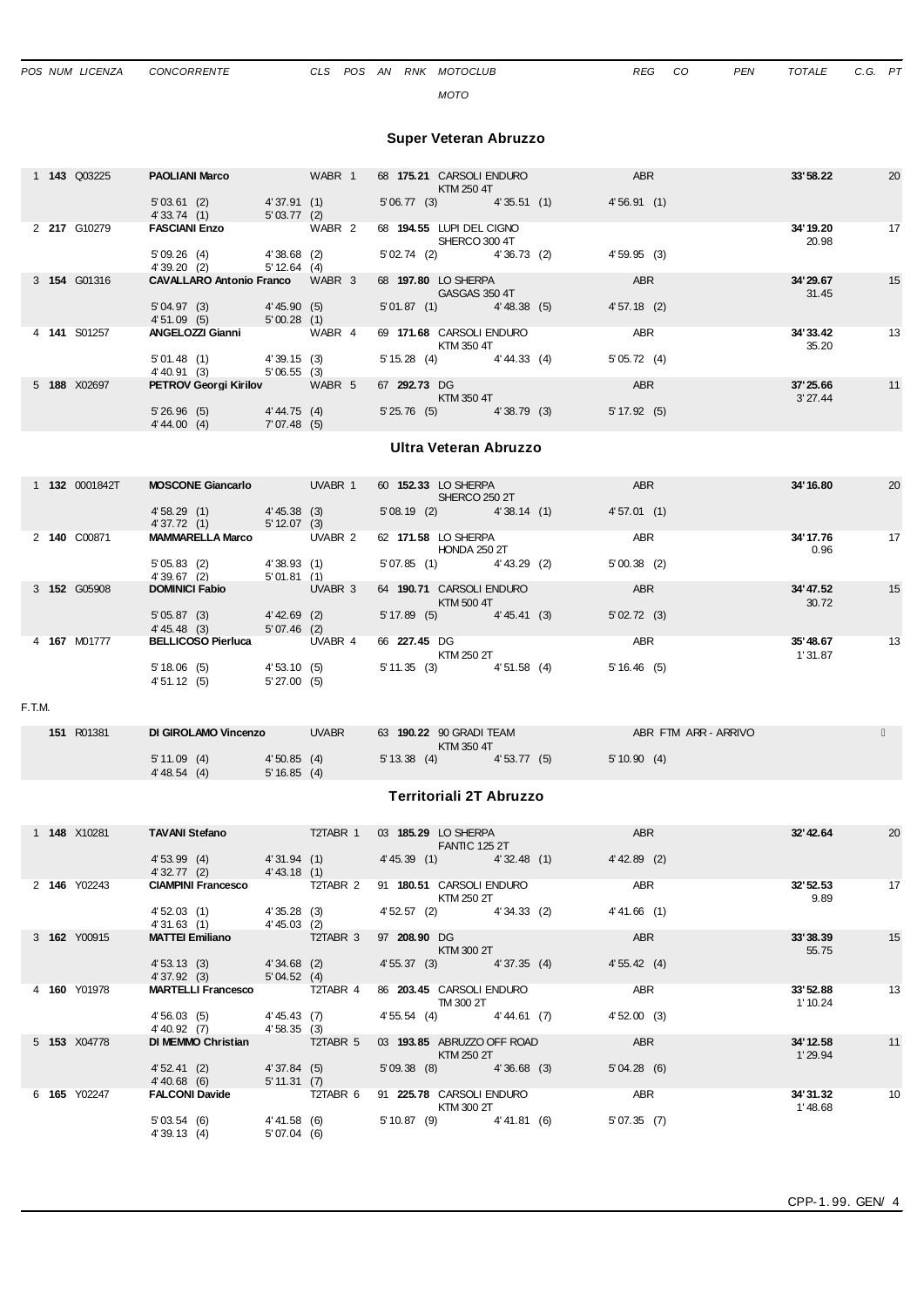| ۰.<br>×<br>۰. | ۰.<br>۰.<br>× |  |
|---------------|---------------|--|

|    | 7 185 Y01912         | <b>RANIERI Tony</b>             |                            | T2TABR 7  | 88 277.88 2 TORRI A.S.D.                      |                  | <b>ABR</b>      | 34' 32.96             | 9              |
|----|----------------------|---------------------------------|----------------------------|-----------|-----------------------------------------------|------------------|-----------------|-----------------------|----------------|
|    |                      |                                 |                            |           | SHERCO 300 2T                                 |                  |                 | 1'50.32               |                |
|    |                      | $5' 11.46$ (8)                  | 4'37.12(4)                 |           | 5'09.21(7)                                    | 4'39.47(5)       | 5'02.64(5)      |                       |                |
|    |                      | 4' 40.02 (5)                    | 5' 13.04 (8)               |           |                                               |                  |                 |                       |                |
|    | 8 180 Y01976         | <b>CELANI Alessandro</b>        |                            | T2TABR 8  | 72 250.36 CARSOLI ENDURO<br>KTM 300 2T        |                  | <b>ABR</b>      | 35'21.69<br>2'39.05   | 8              |
|    |                      | 5'05.14(7)<br>4' 48.05 (8)      | 4' 48.20 (9)<br>5'05.95(5) |           | 5'01.77(5)                                    | $4' 45.86$ (8)   | $5' 46.72$ (10) |                       |                |
|    | 9 175 Y00921         | <b>LAURI Stefano</b>            |                            | T2TABR 9  | 92 239.23 MOTOCICLISTI AQUILANI<br>KTM 300 2T |                  | <b>ABR</b>      | 35' 22.90<br>2' 40.26 | $\overline{7}$ |
|    |                      | 5' 14.95 (9)                    | 4'50.04(10)                |           | $5'13.64$ (10)                                | $4' 48.92$ (9)   | 5'09.58(8)      |                       |                |
|    |                      | 4'51.18(9)                      | 5' 14.59 (9)               |           |                                               |                  |                 |                       |                |
| 10 | <b>191</b> W02070    | <b>CAPISTA Demetrio</b>         |                            | T2TABR 10 | 94 335.02 LUPI DEL CIGNO<br>SHERCO 250 2T     |                  | <b>ABR</b>      | 37'22.33<br>4'39.69   | 6              |
|    |                      | $5'30.98$ (12)                  | 5'09.12(13)                |           | 5' 43.47 (12)                                 | 5'02.56(10)      | 5'24.65(9)      |                       |                |
|    |                      | 4'58.41 (10)                    | $5'33.14$ (10)             |           |                                               |                  |                 |                       |                |
|    | 11 <b>192</b> U01483 | <b>CANDELORO Antonio Felice</b> |                            | T2TABR 11 | 63 375.72 MP RACING                           | HUSQVARNA 300 2T | <b>ABR</b>      | 39'27.48<br>6'44.84   | 5              |
|    |                      | 5'58.68(13)                     | 5'04.85(12)                |           | 6' 11.38 (13)                                 | 5'04.69(11)      | 5'55.58(11)     |                       |                |
|    |                      | 5'07.79(11)                     | 6'04.51(11)                |           |                                               |                  |                 |                       |                |

NON ARRIVATI

| V01346<br>164 | <b>MASTRANTONIO Antonello</b> | T2TABR | 83 215.95 E99<br><b>BETA 300 2T</b>       | ABR RIT CO2 - CO 2          |
|---------------|-------------------------------|--------|-------------------------------------------|-----------------------------|
|               | 5'20.40(10)<br>4'57.73 (11)   |        | 5' 23.57<br>(11)                          |                             |
| Y01911<br>184 | <b>DURAN MORONTA Andy</b>     | T2TABR | 86 267.29 2 TORRI A.S.D.<br>SHERCO 300 2T | ABR RIT ET3 - ENDURO TEST 3 |
|               | 5' 24.43 (11)<br>4'47.06 (8)  |        | 5'04.17 (6)<br>6'25.99 (12)               |                             |

**Territoriali 250 4T Abruzzo**

| Y02282<br><b>DI LUCA Graziano</b><br>1 166 |              |                          | TDABR 1                  |         | 92 226.73 F. PIETRINFERNI<br><b>HONDA 250 4T</b> |                                             | <b>ABR</b>    | 33'51.83   | 20                  |    |
|--------------------------------------------|--------------|--------------------------|--------------------------|---------|--------------------------------------------------|---------------------------------------------|---------------|------------|---------------------|----|
|                                            |              | 5'06.27(2)<br>4'37.94(2) | 4'39.61(2)<br>4'59.78(1) |         | 4' 53.40 (1)                                     |                                             | $4'38.08$ (2) | 4'56.75(1) |                     |    |
|                                            | 2 163 Y01120 | DI DONATO Daniele        |                          | TDABR 2 |                                                  | 87 211.39 FALCHILAGA<br><b>HONDA 250 4T</b> |               | <b>ABR</b> | 34'02.86<br>11.03   | 17 |
|                                            |              | 5'00.99(1)<br>4'34.49(1) | 4'37.21(1)<br>5'06.01(2) |         | 5'10.26(2)                                       |                                             | 4'37.06(1)    | 4'56.84(2) |                     |    |
|                                            | 3 186 X02284 | VERI Renato              |                          | TDABR 3 |                                                  | 73 280.67 MP RACING<br>GASGAS 250 4T        |               | <b>ABR</b> | 37'40.74<br>3'48.91 | 15 |
|                                            |              | 5'38.19(3)<br>5'01.44(3) | 4'55.33(3)<br>5'54.54(3) |         | $5'34.69$ (3)                                    |                                             | 5'00.17(3)    | 5'36.38(3) |                     |    |

# **Territoriali 450 Abruzzo**

|  | 1 138 Y02245        | <b>LUCINI Francesco</b>      |                              | TEABR 1 |               | 87 166.60 CARSOLI ENDURO<br>KTM 450 4T    | ABR           | 31'58.34              | 20 |
|--|---------------------|------------------------------|------------------------------|---------|---------------|-------------------------------------------|---------------|-----------------------|----|
|  |                     | 4' 44.57(1)<br>4' 19.53 (1)  | 4'20.13 (1)<br>4'38.83(1)    |         |               | 4'56.17 (5) 4'22.19 (1)                   | 4'36.92(1)    |                       |    |
|  | 2 171 X01970        | <b>POTENZA Federico</b>      |                              | TEABR 2 |               | 98 236.27 LO SHERPA<br>SHERCO 300 4T      | <b>ABR</b>    | 33'11.29<br>1' 12.95  | 17 |
|  |                     | 4' 55.39 (4)<br>4' 33.90 (2) | 4' 32.47 (3)<br>4' 53.13 (2) |         | 4' 53.34 (2)  | 4'28.95 (2)                               | 4'54.11(3)    |                       |    |
|  | 3 183 Y00057        | <b>BOZZELLI Pio</b>          |                              | TEABR 3 |               | 86 257.67 MP RACING<br>SHERCO 300 4T      | <b>ABR</b>    | 33'25.98<br>1'27.64   | 15 |
|  |                     | 4' 47.90 (2)<br>4'39.48(7)   | 4'35.33 (5)<br>4'58.82(4)    |         | 4'54.77(4)    | 4'35.80(4)                                | $4'53.88$ (2) |                       |    |
|  | 4 158 Y02353        | <b>DE SANTI Antonello</b>    |                              | TEABR 4 |               | 81 202.54 90 GRADI TEAM<br>KTM 350 4T     | ABR           | 33'33.02<br>1'34.68   | 13 |
|  |                     | 4' 54.11 (3)<br>4'36.37(3)   | 4'34.48 (4)<br>5'00.65(5)    |         | 4' 53.74 (3)  | 4'38.82(6)                                | 4'54.85(4)    |                       |    |
|  | 5 <b>178</b> Y02426 | <b>CAIONI Andrea</b>         |                              | TEABR 5 |               | 01 242.15 CARSOLI ENDURO<br>KTM 450 4T    | <b>ABR</b>    | 33'49.86<br>1'51.52   | 11 |
|  |                     | $5' 11.83$ (8)<br>4'36.96(4) | 4' 41.20 (7)<br>4'55.81(3)   |         | 4'53.30(1)    | 4'34.96 (3)                               | 4'55.80(5)    |                       |    |
|  | 6 181 Y01910        | <b>BRUNO Desiderio</b>       |                              | TEABR 6 |               | 89 254.42 2 TORRI A.S.D.<br>SHERCO 300 4T | <b>ABR</b>    | 34' 14.23<br>2' 15.89 | 10 |
|  |                     | 5'04.70(5)<br>4'37.68(5)     | 4'32.23 (2)<br>5'24.30(8)    |         | 4'58.35(6)    | 4'37.67 (5)                               | 4'59.30(6)    |                       |    |
|  | 7 157 V01342        | <b>TORELLI Mario</b>         |                              | TEABR 7 | 78 202.15 E99 | HUSQVARNA 350 4T                          | <b>ABR</b>    | 34'23.90<br>2' 25.56  | 9  |
|  |                     | 5'06.92(6)<br>4'38.94(6)     | 4'39.18(6)<br>5'08.03(6)     |         | $5'00.67$ (7) | 4'39.67(7)                                | $5'10.49$ (8) |                       |    |